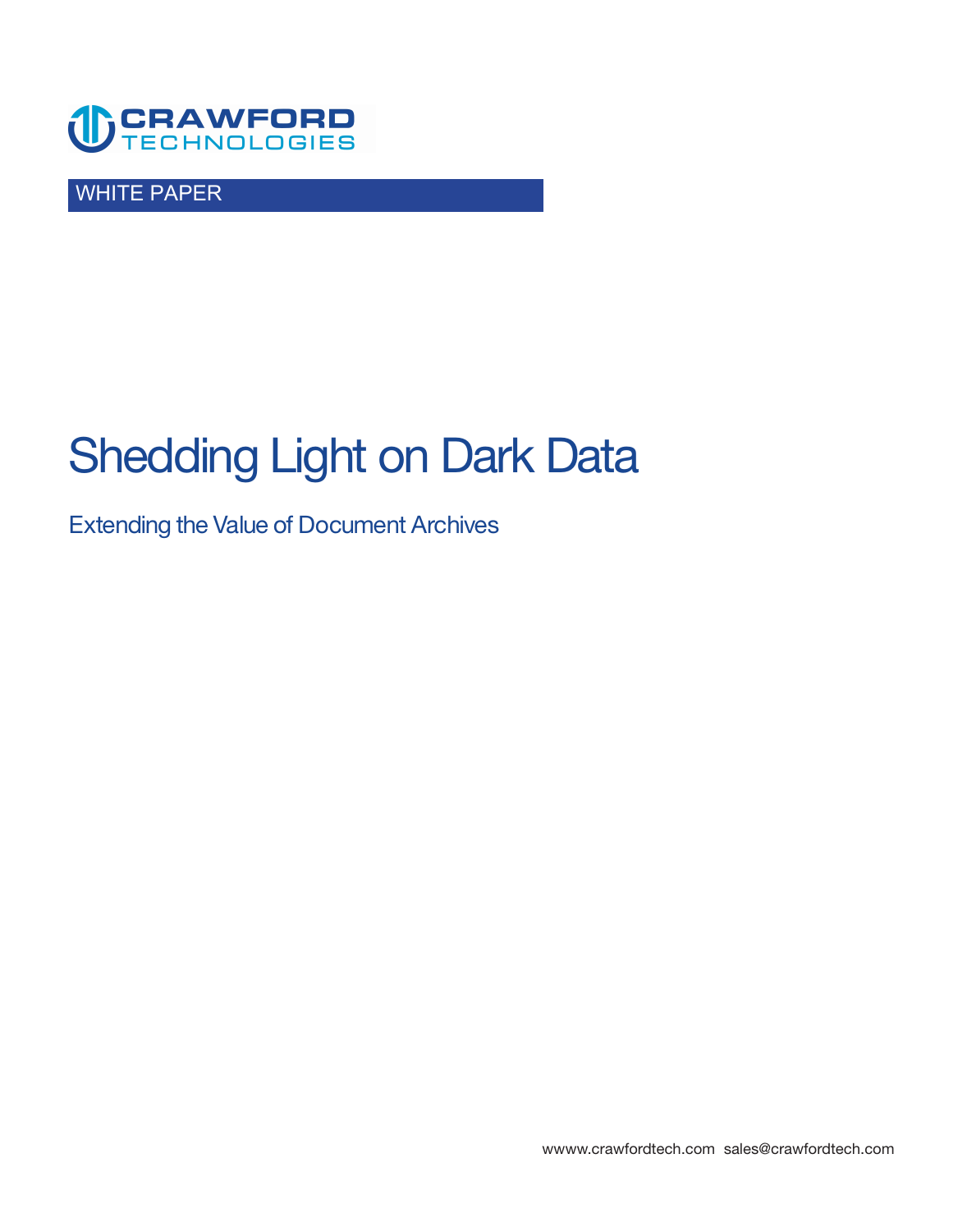# **Shedding Light on Dark Data Contained in Document Archives**

**Transactional documents are the foundation upon which business process is built. Without things like invoices, statements, bills and business reports, workflow in most organizations would simply grind to a halt. The data contained in these documents facilitates the process and the "documentation" verifies the actions taken and the service provided. Indeed, choose any process and you can bet that there is at least one document, if not several, that are essential to the job.** 

**As a result, organizations in all industries have for years saved and stored transactional documents, often in huge volumes, in various archives and repositories. While this approach works well to provide a repository of proprietary print files and document images, it does not allow organizations to capitalize on the valuable data locked within these documents by easily extracting and analyzing it. Specific points of information like amounts, items, dates and account numbers are essentially "dark data" – unseen and often forgotten in terms of its accessibility and usability for business intelligence and process improvement. Plus, companies find that when a demand for legal discovery arises, or it's time to comply with an audit, this dark data can represent a very real risk to the organization. And extracting it can be timeconsuming and expensive, if not impossible, to achieve.** 

**What is needed are next-generation content management tools that enable organizations to access large amounts of data stored in customer communications archives and prepare it for reuse in important analytics applications. Indeed, the ability to retrieve and analyze customer and business data spanning years and decades of activity provides a more complete picture and is a powerful tool to boost business intelligence and improve information governance overall. This previously overlooked or unseen data can yield significant operational advantages, especially when it is combined with structured data for analysis, decision-making and discovery.** 

**The opening up and leveraging of transactional document archives changes the traditional business equation by transforming these archives from a mandatory cost and risk obligation to a source of business intelligence which can lead to operational and competitive advantage.** 

#### **Why is all of this dark data important?**

#### *Business Intelligence – using data for competitive advantage*

**Many C-level executives wish they had a crystal ball, but the closest thing available may be thought of as "business intelligence." The term dates back to the 1860s when it was coined to describe how businesses gained profit by understanding and acting upon information about the market prior to competitors. Today the notion has re-emerged to become an umbrella term to describe modern business decision-making using digital fact-based support systems. We all know there is no crystal ball but, the best way to predict the future is to fully understand the past.** 

**New content management tools help organizations access large amounts of data stored in customer communications archives and reuse in important analytics applications**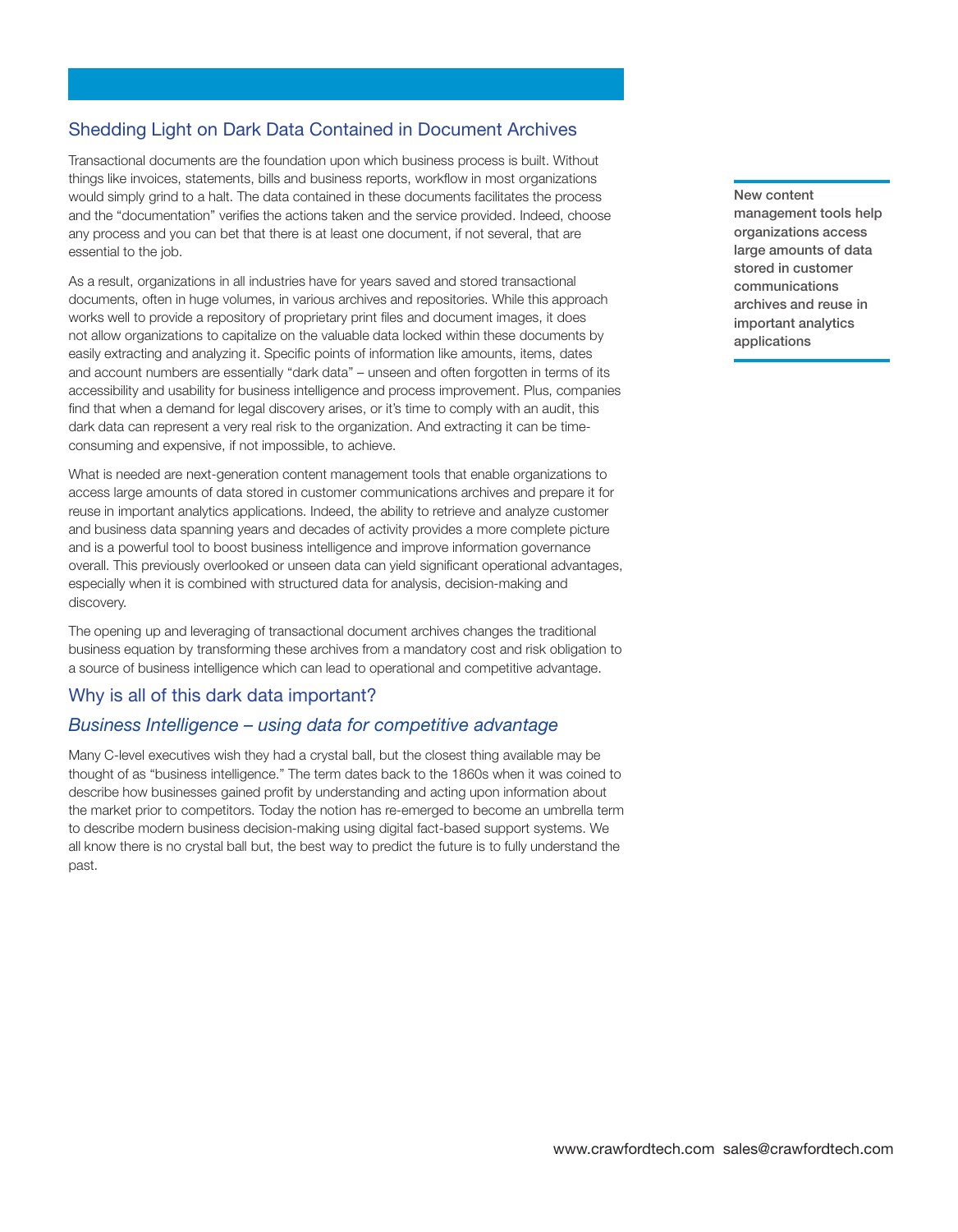**Imagine the ability for knowledge workers to specify a set of historical documents from which data will be extracted from thousands or millions of invoices, statements, bills, reports and other documents. That is what business intelligence is all about - acting upon information to gain an edge on your competitors and in the market. But that is difficult to do if important business information is locked inside your transactional document archives. As a result, organizations today are increasingly looking for ways to shed light on this dark data and use it for more thoughtful business intelligence and strategic planning.** 

**One example is a major credit card company that wants to extract data from their customer statements originating from a specific region, over a specific time period, and for only one of their many lines of business. How would you achieve that today? Or consider a healthcare insurance provider that each day publishes hundreds of thousands of explanation of benefits. Each customer communication carries data like a diagnosis codes, patient record numbers, addresses and amounts. How would you investigate a specific diagnosis code related to a specific zip code? The undertaking may indeed be so vast and complex that the project is never completed and, as a result, have has a direct (and negative) influence on the design of regional coverage options and patient wellness programs.** 

**In both examples, without next-generation tools such as CrawfordTech's Dark Data Feeder, the analysis would take months to complete and require hundreds of staffing hours. Other examples are found in all industries and market segments; including financial services, manufacturing, government operations and more. In the increasingly competitive business climate, organizations can no longer afford to live without the business intelligence and operational advantages which are lying untapped in the dark data of transactional document and customer communication archives.** 

### **Discovery – dynamic document building**

**A court ordered discovery demand for information is another good example of how dark data in document repositories can represent a significant risk and impediment to organizational performance. Dynamically extracting documents and building those documents is imperative, but as the volume and variety of information in e-discovery cases continues to skyrocket, companies feel the pinch in terms of cost, risk and effort.** 

**Many content management systems excel at managing, storing and outputting information. The problem is not with document output - it is with extracting the correct documents and assembling them into a single format even when the documents originate in disparate repositories and are store in multiple disparate formats. You can search and view, but most systems do not provide efficient ways of dynamically building documents from disparate sources so that the information can be easily presented and understood. This means that for any significant discovery demand, teams of analysts and clerks are required to assemble each result one document at a time. This takes time, additional technical support, and significant expense in staffing and labor.** 

**C-level executives wish they had a crystal ball, but the closest thing available is "business intelligence"**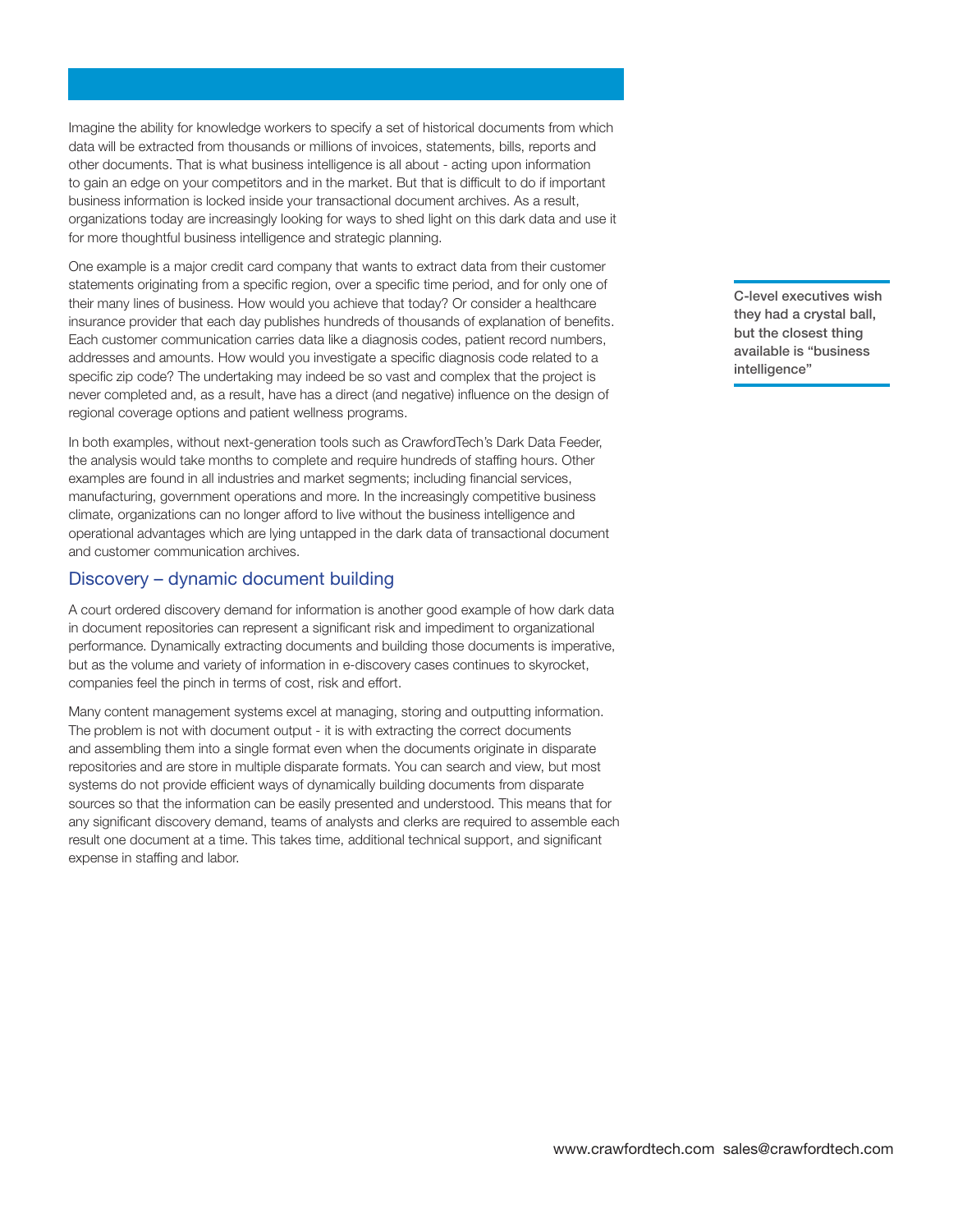**Consider that over 19 million civil cases are filed in United States courts each year. The annual cost for these civil lawsuits is between \$200 and \$250 billion with up to 50 percent incurred to perform discovery. And that does not include soft costs like business interruption and stock market impacts. Clearly, organizations from all industries today are looking for ways to speed discovery efforts and cast a wider net when it comes to dark data and legal discovery.** 

**The good news is that modern software (like our own Riptide), can perform a federated search across multiple archives, extract disparate document types, convert them all into PDF, and then assemble the content for submission to a court or other requesting authority.** 

## *Regulatory – mitigate risk, maximizing compliance*

**One of the reasons for having a transactional print and customer communications archive in the first place is the need to adhere to increasingly strict regulatory requirements. Scores of different regulations and standards dictate which documents must be kept, in what format, and for how long. Seven years is a common timeframe in many industries, but others like manufacturing, automotive and pharmaceutical require longer periods of time spanning ten, twenty five, or more years. Some documents, like civil engineering documentation, for example, must be kept indefinitely. And when no specific retention requirements exist, most organizations choose to err on the side of caution and keep duplicate and redundant copies – often printed out on paper – to ensure that the organization will withstand unanticipated regulatory and legal scrutiny.** 

**Document retention requirements can vary and are influenced by region or location as well. Statutes of limitations differ from state to state and the potential risk of a claim varies greatly from industry to industry. For example, in the United States, each state law differs as to what must be retained. This is a particular challenge for nonprofits and government operations. The question becomes: what types of documents are within the scope of the requirement? In some cases the length of time to retain a document is governed by the time period that a potential claimant has to bring a claim in that state.** 

#### **Important Considerations**

## *Multiple Archives*

**It is common for enterprise organizations to have multiple document archives and repositories of information. For example, one for transactional print data, another for marketing and customer correspondence, and others for line-of-business activities like claims processing, contract management or product development. Rarely do these systems work in concert with each other; especially when it comes to extracting documents and/or analyzing data across these diverse repositories.** 

**Meaningful extraction of documents and analysis of data housed in multiple document stores requires advanced solutions (such as Riptide or Dark Data Feeder) as well as more comprehensive strategies that drive the value to the organization** 

**Meaningful extraction and analysis of dark data housed in document stores requires advanced solutions and strategies that drive the value to the organization.**